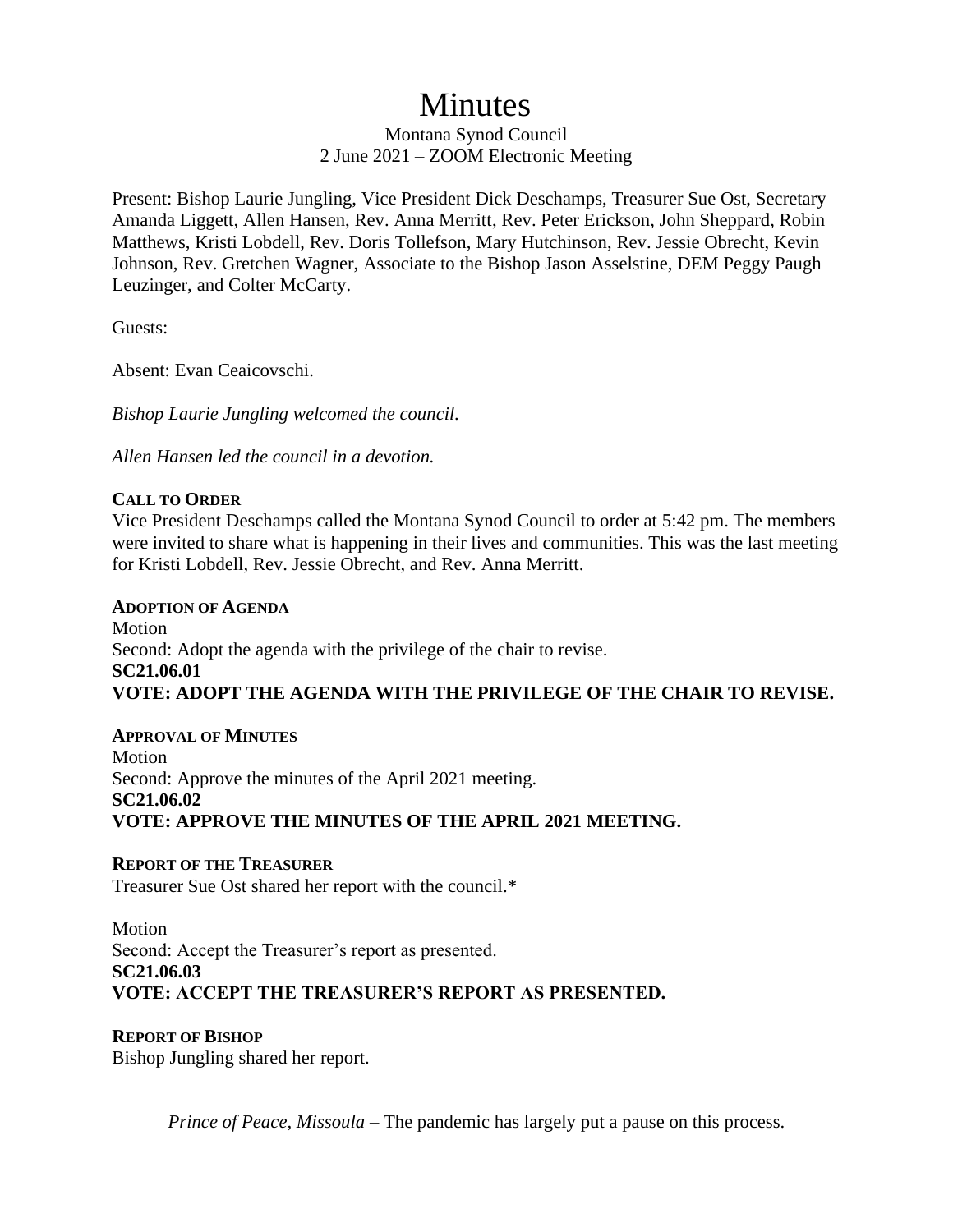*Boy Scouts of America Lawsuit* – This issue is currently on hold, as the BSA goes through bankruptcy.

#### **REPORT OF THE VICE PRESIDENT**

VP Deschamps delivered his report. There was no written report.

#### **2021 SYNOD ASSEMBLY**

Bishop Jungling led the council in a discussion about the plans for the synod assembly. She asked that all synod council members be connected to the assembly via zoom.

*Rules of the Assembly* – One major change since our last meeting is that nominations will be allowed, so as to preserve the democratic process. These will have to be done prior to the second plenary. Write-ins will be allowed via text message. The rules will be carefully explained during the assembly, in addition to other contacts.

*Synod Assembly Agenda* – The bishop walked through the agenda.

*Coordination/Timeline/Responsibilities* – Synod assembly members are invited to send a private chat to Peggy should they wish to say something during the assembly. Those in the room can take the microphone. You may need to push the bishop out of the way. Those who are in the room are asked to move and second the motions. VP Deschamps will make the motions and one other in the room will second.

Colter went over a few details with people who are helping out with technical issues. He feels confident that things will go smoothly. An FAQ sheet is available on the website.

Motion Second: Adopt the rules of the 2021 Montana Synod Assembly. **SC21.06.04 VOTE: ADOPT THE RULES OF THE 2021 MONTANA SYNOD ASSEMBLY.**

#### **CONSENT AGENDA**

*Roster:*

**Retirement:** Pastor Barbara Gwynn, June 1, 2021

#### **On Leave from Call:** Pastor Cathy Asheim-Larsen, June 1, 2021

Upcoming Meetings:

Approval of Upcoming Synod Council Meeting Date: **September 17-18, 2021 Great Falls**

Motion Second: Approve the consent agenda. **SC21.06.05**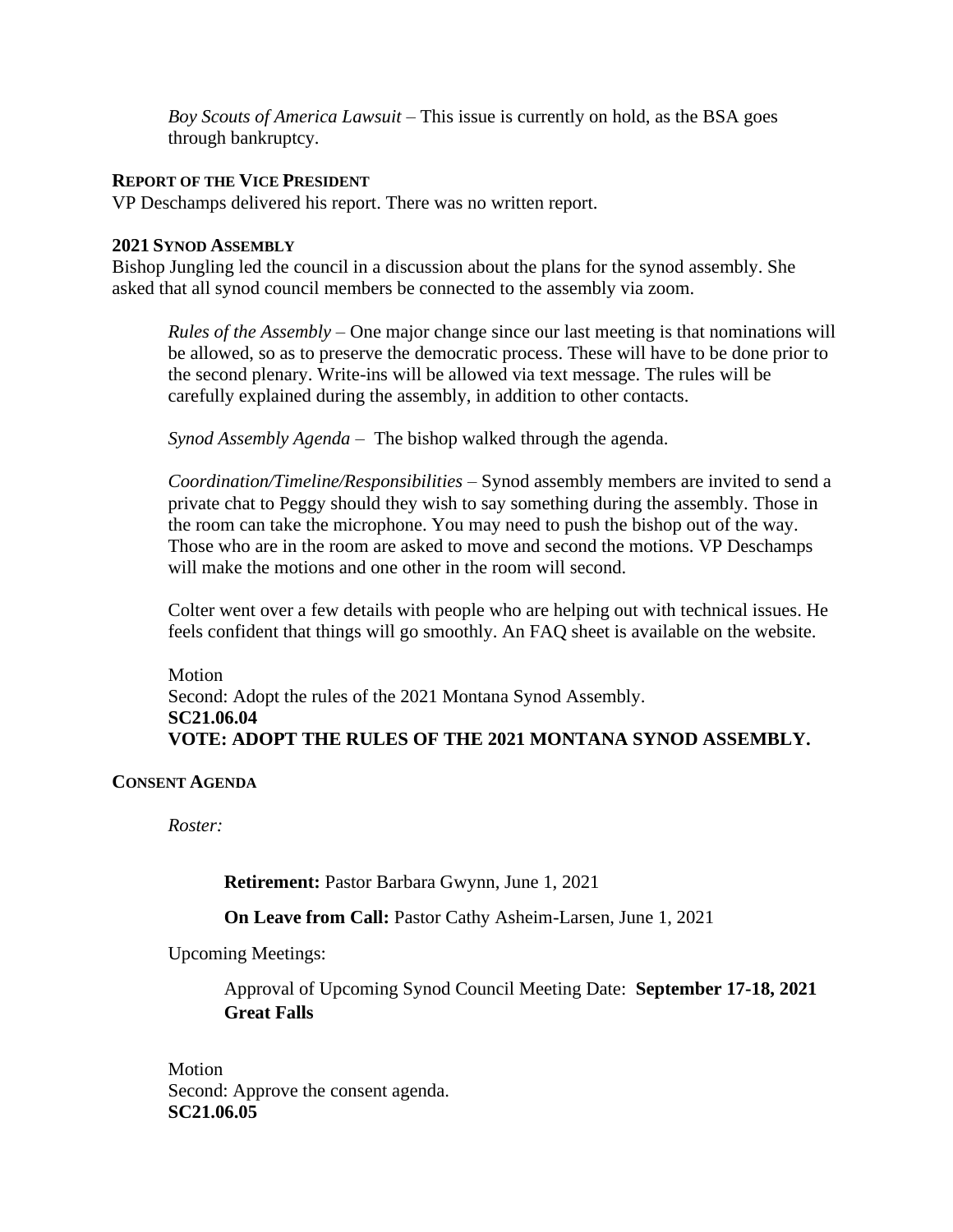## **VOTE: APPROVE THE CONSENT AGENDA.**

#### **OTHER BUSINESS**

*The council closed with a devotion from Rev. Jessie Obrecht.*

VP Deschamps adjourned the meeting at 7:18 pm.

Respectfully Submitted, Rev. Amanda Liggett Secretary, Montana Synod

**Synod Council Meetings**

**June 4-5, 2021, Virtual Assembly of Montana Synod** September 17-18, 2021 Great Falls - Council February 18-19, 2022, ZOOM - Council June 3, 2022, Billings - Council **June 3-4, 2022, Assembly of Montana Synod - Billings** September 23-24, 2022, Great Falls - Council